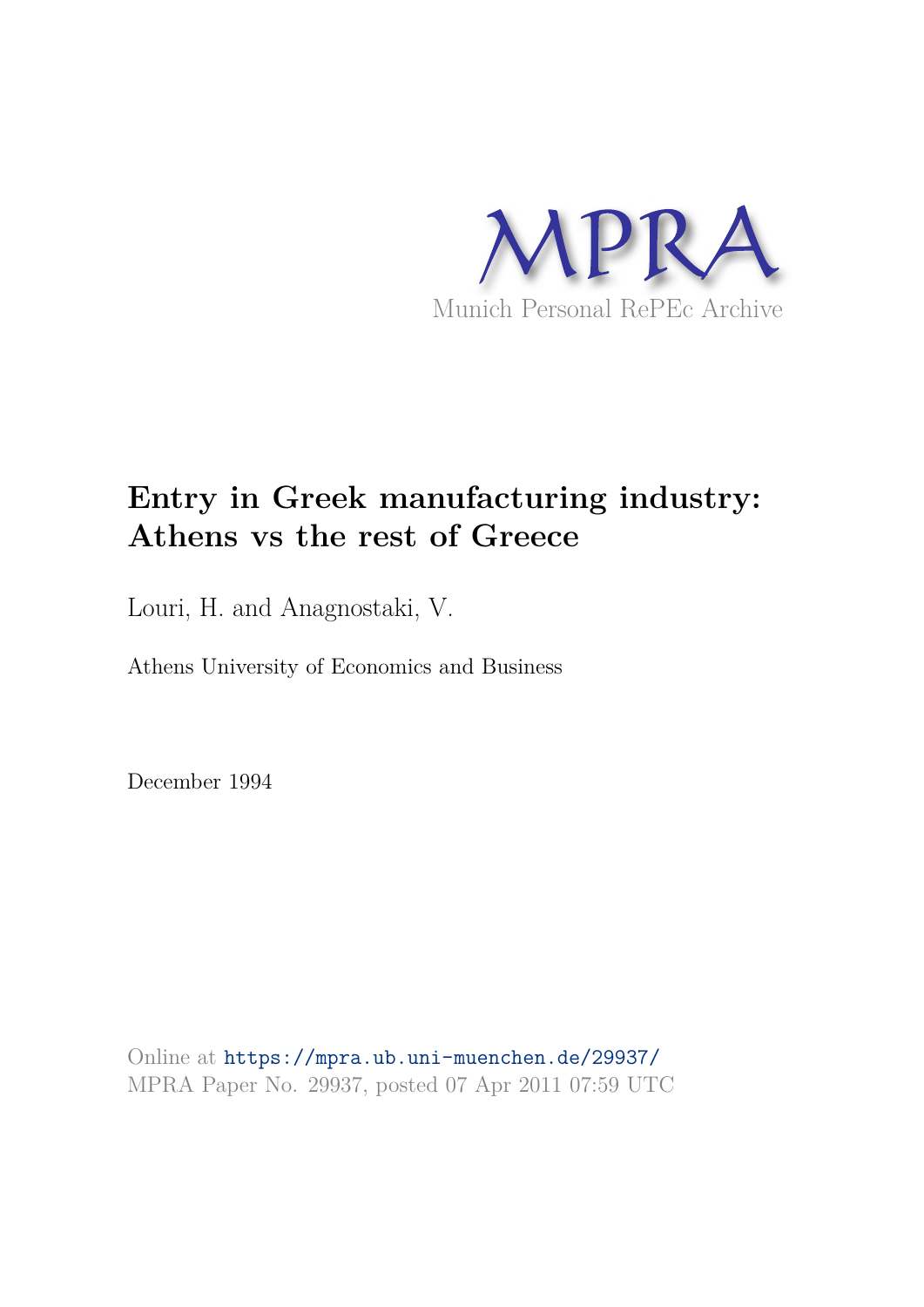## **Entry in Greek Manufacturing Industry: Athens vs the Rest of Greece**

H. Louri and V. Anagnostaki

*[Paper first received, June 1993; in final form, December 1994]* 

**Summary. The paper reports an attempt to estimate the determinants of entry in Greek manufacturing industry in the 1984±87 period and to identify the differences between locatio nal entry preferences. Entry in Athens is found to be hesitant with respect to factors such as pro®tability and increased competition. Conversely, entry in the rest of the country is strongly** related to expected profits and safe markets, negatively affected by relative labour costs and **indifferent to international competition threats. The `healthier' approach of regional entry is** enhancing regional development prospects and partly justifies the strict regional policies of the **1980s.**

#### **1. Introduction**

Entry plays an important role in determining the structure of industry and consequently its conduct and performance. It also affects the growth prospects of the sector and of the specific markets, regional or national, where it occurs. Thus, it may be considered as highly important for regional development and prosperity.<sup>1</sup>

The scope of this paper is to examine the factors affecting entry in Greek manufacturing industry, and to search for any differences between locational entry preferences. Due to lack of available data, only differences between the main urban centre of Greece, namely Athens, and the rest of the country will be considered. Such differences, if any, would be stimulating to detect since they may provide an explanation for regional imbalances and hints for future prospects.

The annual entry rate for the whole of the country in the  $1984-87$  period is 20 per cent—i.e. each year, 20 new firms enter the manufacturing sector for every 100 existing ones. Of the 20 entries, 4 take place in Athens (20 per cent of new entrants) while the remaining 16 take place in the rest of the country (80 per cent of new entrants). The difference in the entry numbers between Athens and the rest of Greece implies that the determinants of entry may be different and hence interesting to examine.

In section 2 of the paper we explain the model to be used; in section 3 we present the empirical findings; and in section 4 the conclusions.

#### **2. Model and Data**

There has been a lot of research on entry models, the most popular remaining the model by Orr (1974) with different extensions (Duetsch, 1975, 1984; Khemani and

*H. Louri and V. Anagnostaki are in the Athens University of Economics and Business, 76 Patission Street, Athens 10434, Greece.*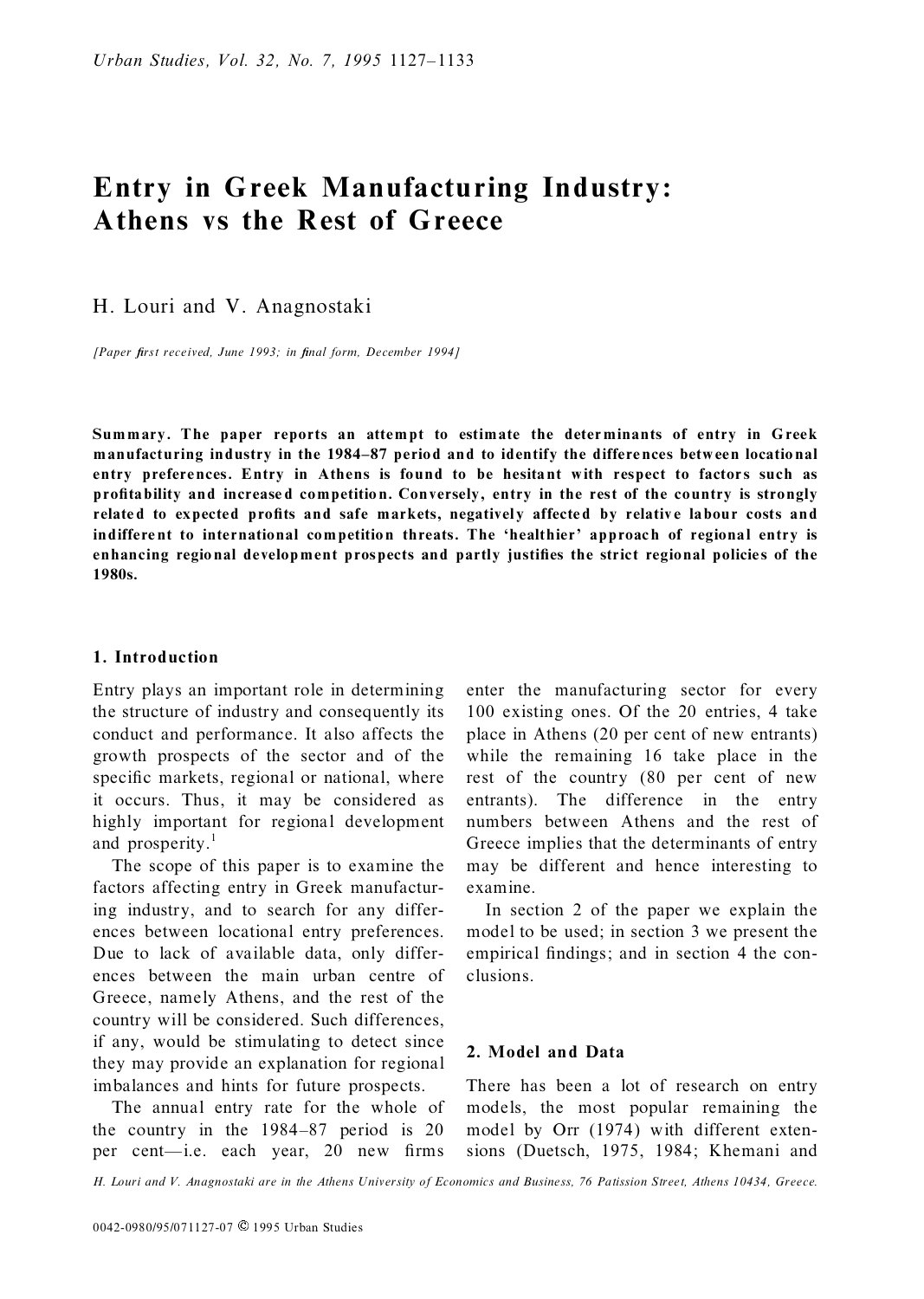Shapiro, 1986; McDonald, 1986; Highfield and Smiley, 1987; Baldwin and Gorecki, 1987; Lieberman, 1987; Schwalbach, 1987; Shapiro and Khemani, 1987; Storey and Jones, 1987; Smiley, 1988; Acs & Audretsch, 1989; Geroski, 1991a; Mayer and Chappel, 1992).

The model assumes that entry, *E*, like any investment decision depends on risk and return criteria. The return is determined by profit and growth expectations, while risk is influenced by the barriers that incumbent firms can raise to deter entry (Caves and Porter, 1977; Hilke, 1984; Smiley, 1988; Geroski *et al*., 1990; Geroski, 1991b). The barriers depend, in their turn, on behavioural, structural, labour market, foreign trade and other characteristics of the specific sector where entry occurs. Thus, the entry equation can be specified as follows:

$$
E = \alpha_0 + \alpha_1 \Pi \Pi + \alpha_2 \Pi \Sigma + \alpha_3 \Pi + \alpha_4 \Lambda \Sigma
$$
  
+  $\alpha_5 \text{B} \Sigma + \alpha_6 \Gamma \Xi + \alpha_7 \text{A} \Lambda + \alpha_8 \Psi \Upsilon$   
+  $\alpha_9 \Psi \Lambda + \alpha_{10} \Pi \Lambda + \alpha_{11} \Pi \Lambda + \alpha_{12} \text{E} \Omega + u$ 

where  $P^*$  is expected profits; GR is the rate of growth; SI is the relative size of the market; KR is capital requirements; BR is business risk; CN is the degree of concentration; AD is advertising expenditures; WS is the wage share in value added; WA is the relative cost of labour; SK is skill requirements; IM is the import penetration; and EX is the ratio of exports to sales of each sector. All other unknown factors are included in *u*.

Entry data in Greece are rare and when locational entry preferences are required, they become even scantier. The National Statistical Service of Greece (NSSG) keeps a record of all new establishments in the country, disaggregated by location into two categories: Athens and rest of Greece. The new establishments included must invest in machinery of more than 15 HP which means that the firms taken into account are of medium and large size. Unfortunately, only their number is known. No information on invested assets or other size proxy is available. For the 1984-87 period, the data were collected with no major changes in the sample criteria and the information was further disaggregated in the 20 2-digit manufacturing sectors annually. Thus 76 observations were available. $<sup>2</sup>$ </sup>

Entry was tried in different forms, such as absolute numbers or their logs, but the one adopted in the final estimation is the ratio of new establishments over the total number of medium and large firms in each sector. The Sargan's maximum likelihood test (Sargan, 1964) was used for the choice of the most relevant specification.

For expected profits, four different formulations of expectations were tried: lagged, i.e.  $P^* = P_{-1}$ ; adaptive, i.e.  $P^* = \theta \sum (1 - \theta)^j$  $P_{-j}$ ; rational with perfect foresight, i.e.  $P = P_{+i}$ ,  $j \ge 1$ ; and static, i.e.  $P^* = P$ . The best results were given by lagged expectations and they are the ones reported in Table 1.  $P^*$  is the log of gross profits lagged by one year as published by the Statistical Service of the Confederation of Greek Industries (CGI).

GR is the annual growth rate of each sector's employment. The growth rate of sales and total assets were also tried. None was significant and the last two seemed to suffer from inflation problems. Therefore employment growth was finally used. SI measures the relative size of the sector in terms of value added with respect to value added by industry as a whole. The larger the size of the sector, the larger the replacement effect—i.e. the more firms enter and leave the sector. Both variables are published by the NSSG.

KR is capital requirements which should be a barrier to entry, since the higher the capital required for an establishment the less firms would be willing to enter. There are no data available on capital to fit our sample.<sup>3</sup> Therefore productivity was tried as a proxy thinking that the higher the capital used the higher productivity should be. Productivity data are collected by the CGI.

BR is measured by the standard deviation of profitability in the last 4 years, divided by the average profitability in the same period.  $CN$  is the share of the four largest firms of each sector in terms of employment. AD is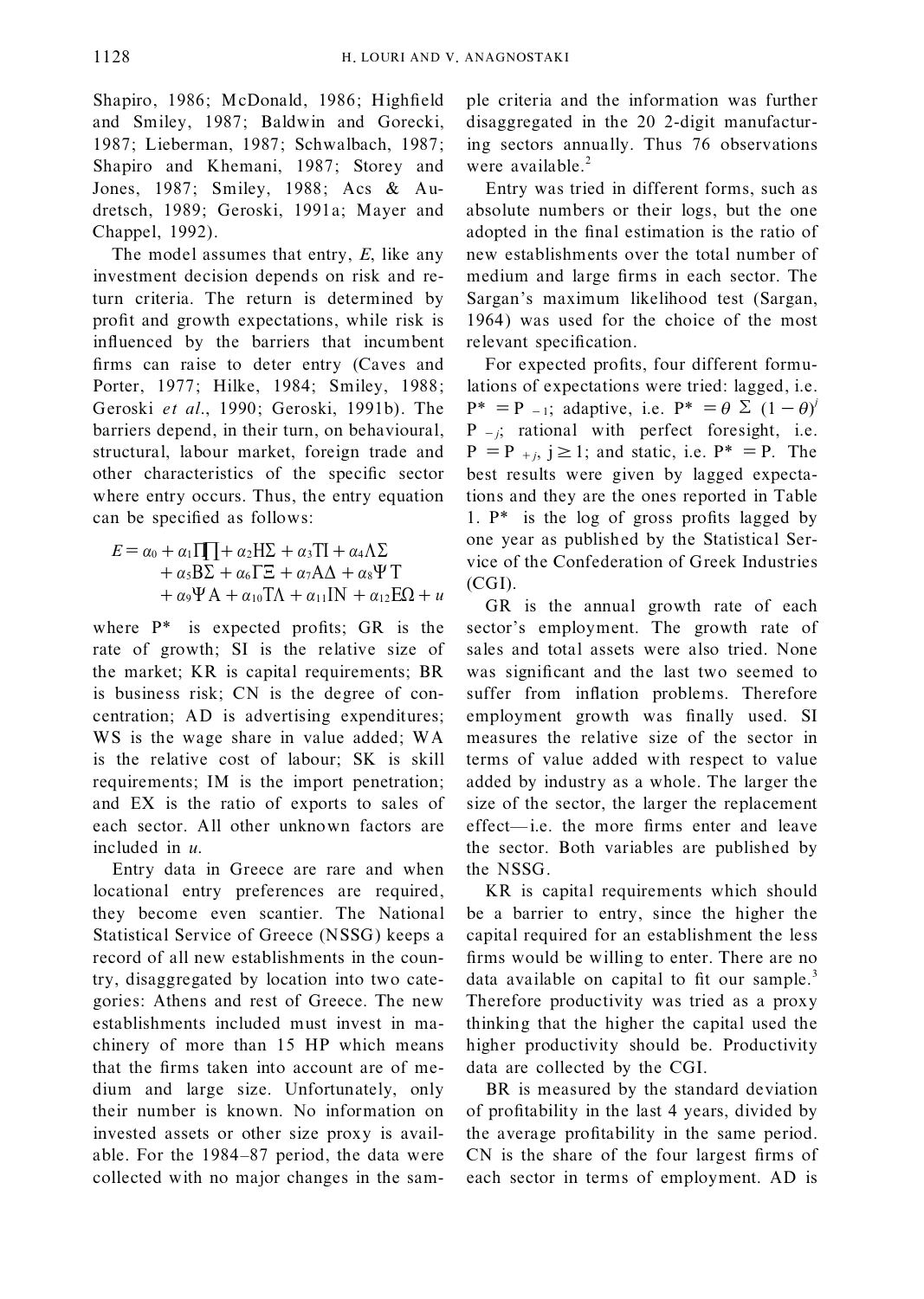|                  | Greece   | Athens     | Rest of Greece |
|------------------|----------|------------|----------------|
| C                | $-0.86*$ | $-0.15*$   | $-0.71*$       |
|                  | (2.89)   | (2.80)     | (2.71)         |
| <b>WS</b>        | $1.27*$  | $0.29*$    | $0.98*$        |
|                  | (4.24)   | (5.49)     | (3.71)         |
| <b>KR</b>        | 0.03     | $-0.39$    | 0.42           |
|                  | (0.01)   | (0.75)     | (0.16)         |
| <b>SK</b>        | $-0.01$  | $-0.03***$ | 0.02           |
|                  | (0.11)   | (1.39)     | (0.16)         |
| <b>BR</b>        | 0.20     | $-0.02$    | 0.21           |
|                  | (0.80)   | (0.37)     | (0.98)         |
| $\overline{\Pi}$ | $0.86*$  | $0.08***$  | $0.78*$        |
|                  | (2.67)   | (1.45)     | (2.74)         |
| <b>GR</b>        | 0.16     | 0.00       | 0.16           |
|                  | (0.53)   | (0.07)     | (0.62)         |
| CN               | $0.92*$  | $0.16*$    | $0.76*$        |
|                  | (6.31)   | (6.16)     | (5.92)         |
| <b>SI</b>        | $-0.27$  | 0.06       | $-0.32$        |
|                  | (0.37)   | (0.43)     | (0.51)         |
| <b>WA</b>        | $-0.66*$ | $-0.06**$  | $-0.60*$       |
|                  | (3.82)   | (1.90)     | (3.95)         |
| AD               | 1.39     | 0.32       | 1.07           |
|                  | (0.56)   | (0.71)     | (0.50)         |
| IM               | $0.27*$  | $0.04*$    | $0.23*$        |
|                  | (3.01)   | (2.57)     | (2.90)         |
| EX               | $-0.27$  | $-0.78*$   | 0.50           |
|                  | (0.13)   | (2.12)     | (0.28)         |
| $R^2$            | 0.47     | 0.56       | 0.42           |
| $\boldsymbol{F}$ | 6.44     | 9.02       | 5.56           |
| $\cal N$         | 76       | 76         | 76             |

| <b>Table 1.</b> Entry in Greek manufacturing industry: A thens and the rest of Greece, |  |
|----------------------------------------------------------------------------------------|--|
| 1984–87                                                                                |  |

*Notes:*  $t$ -values are reported in parentheses; coefficients with  $t$ -values  $> 2.39$  are significant at 1 per cent (\*),  $t > 1.67$  significant at 5 per cent (\*\*) and  $t > 1.30$  significant at 10 per cent (\*\*\*). One-tail test.

the ratio of advertising expenditures over sales. The source for CN and AD is the NSSG.

The labour factor introduces three new variables in the entry equation. WS is the ratio of salaries and wages over value added. WA is the ratio of the average wage of each sector over the average wage of manufacturing industry. Finally, SK is the ratio of skilled personnel over total employment in the sector. The source is again the NSSG.

IM is the percentage of relevant domestic demand satisfied by imports, while EX is the percentage of sales which is exported. The first series of data is provided by the Bank of Greece and the second by the NSSG.

#### **3. Empirical Findings**

Table 1 reports the results of the entry equation estimated separately for Greece, Athens and the rest of the country. The explanatory ability of the model is quite high for such pooled sample of data and reaches 47 per cent, 56 per cent and 42 per cent of the observed variation of the entry share respectively.

The usual tests for heteroscedasticity and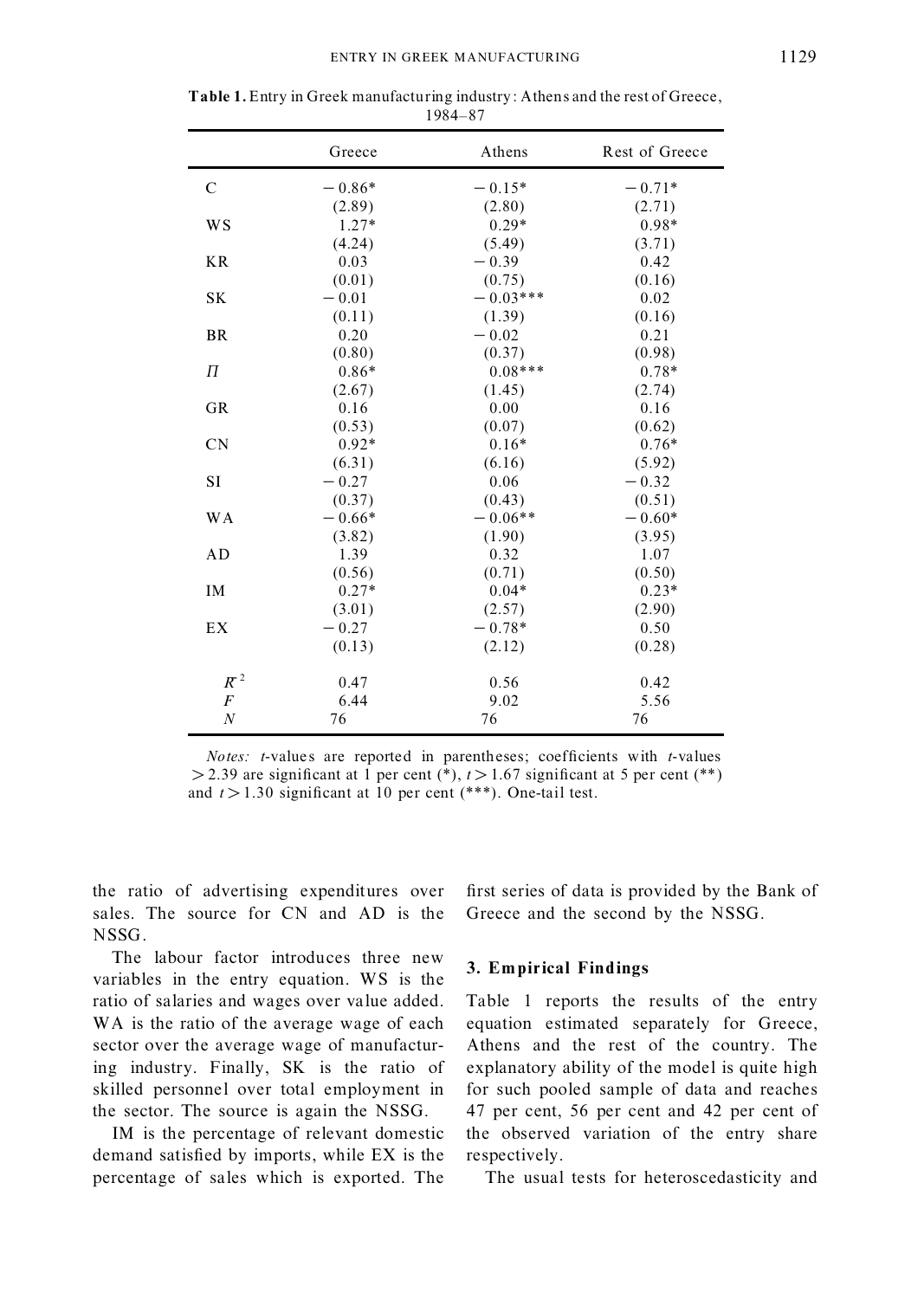multicollinearity were performed. Neither seemed to create serious problems. Correlation between the explanatory variables is not high. The Goldfeld and Quandt test (Judge *et al*., 1988) was used to inspect for heteroscedastic errors. The resulting *F* ratios were 0.40 for Greece, 0.54 for Athens and  $0.37$  for the rest of Greece—all smaller than the critical value of *F* with 23 DOF at 5 per cent which is 2.01. Therefore, it can be accepted that the residuals are homoscedastic.

In 1985 an austerity programme was introduced which strongly affected the business environment. The cost of capital was increased; a strict incomes policy was introduced affecting the cost of labour; demand and profit expectations changed; imports and exports were heavily affected either by direct measures such as quotas or extra duties or by the devaluation of currency. In order to test for changes in the entry decisions and the consequent instability of the estimated coefficients, a Chow test was performed. The *F* values were 1.01 for Athens, 2.35 for the rest of the country and 1.93 for Greece. They were smaller than the critical values of *F* with 13 and 50 DOF at 5 per cent and 1 per cent which were 1.95 and 2.50 respectively. Therefore stability is assumed to have prevailed throughout the period examined. Apparently entry decisions followed the changes in the independent variables but without structural breakage. The austerity `shock' was not strong enough to cause discontinuities in the entry decisions.

Most coefficients are significant in the aggregate equation. Expected profits are found to affect the entry decision in a positive way, as expected. Unexpected is the significantly positive effect of concentration on entry which remained positive in all three cases. Concentration is thought to be a deterrent for entry, since it makes collusion easier and predatory behaviour more feasible (Schwalbach, 1991). The explanation may be that entry occurs in highly concentrated sectors because the large and possibly colluding firms set the (high) prices which new and small firms adopt. Newcomers are, at least initially, followers of the `price setters' and belong to the market fringe. $4$ 

The positive sign of the wage share in value added is not unreasonable, since it is well known that new establishments occur in labour-intensive sectors—which remains a structural problem for Greek industry. It is the light and labour-intensive sectors, such as food and beverages, textiles, apparel and footwear, leather and fur, that attract more entries and grow faster than capital-intensive and high-tech ones; the result being the continuation of an unfavourable structure for Greek industry in view of the integrated European market of the late 1990s which calls for a more balanced manufacturing production. It should be stressed that the effect is the same in Athens and the rest of the country; which means that despite the application of an industrial policy with a regional dimension in the 1980s, no differences in the sectoral entry preferences were observed.

The relative wage is found to affect entry in a significantly negative way. It is not unusual for entry to avoid sectors with relatively high labour cost. However, it is the light sectors that employ cheaper labour and the negative sign stresses once again the structural bias of entry towards the light side of industry.

Import penetration is found to have a positively significant effect which is rather the opposite of what was expected. Sectors with high import penetration attract more entries, maybe because imports are a sign of strong demand and relatively high prices of the sector's products. Imports may be considered as a sign of a healthy market demand-wise and may therefore be preferred for a less risky entry. The sign remains positive for the threes cases, but the Athens effect is much smaller. $5$ 

It is questionable why growth and size did not have any significant impact anywhere. One explanation may be that all the influence of future prospects on entry is represented only by profit expectations. Skill requirements, export share and business risk did not seem to affect the entry decision significantly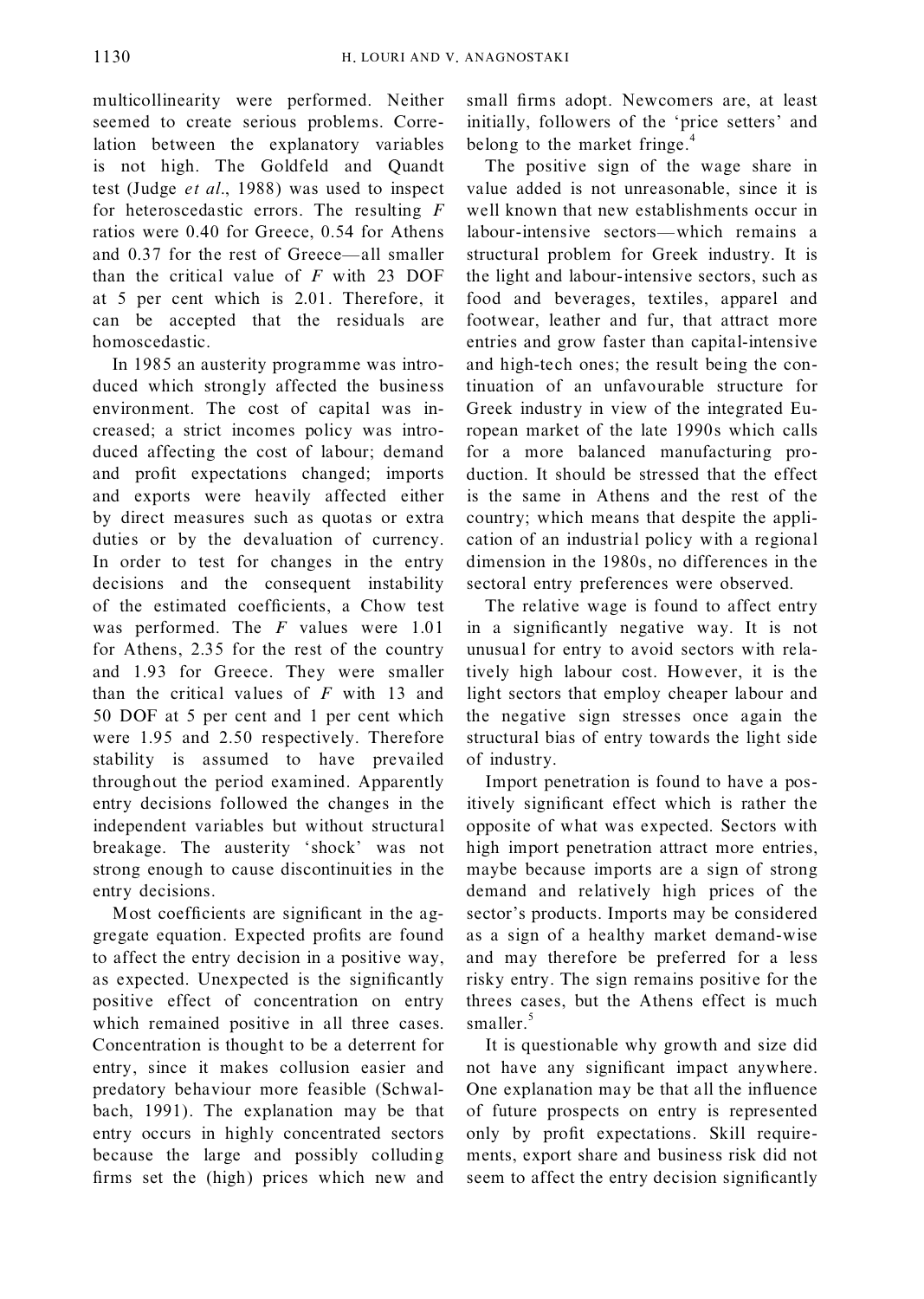either. Capital requirements were not significant but the lack of good data may be responsible for that. In any case, it is not unreasonable since entrants seem to be attracted by labour-intensive and not capitalintensive sectors. The former require much less investment; hence the `sunk cost' effect on entry, represented by capital requirements, is negligible—adding to the argument that entry is biased towards light sectors with low capital needs.

The main differences between entry in Athens and the rest of Greece lie with the expected profits and the export share effects. Profit expectations do not seem to affect much the entry decision in Athens (small coefficient and significant only at 10 per cent) which means that firms established in Athens may do so for other reasons, such as proximity to the market or other infrastructure facilities, availability of labour or in general the existence of urbanisation economies (Louri, 1988). It should be stressed that the negative relative wage effect in Athens is very small, probably because availability of labour is easier and cheaper there. Conversely, firms established in the rest of Greece seem to take into account very seriously both profit expectations and the relative cost of labour, as should be expected.

The negative effect of export share for Athens may mean that entrants are negatively affected by the existence of high exports—probably because they consider them as a sign of exceedingly competitive markets. New firms may find it difficult to try to survive in such an internationally competitive environment. Entrant firms in the rest of Greece perceive export share as non-significant either because they are not interested in exports or because they do not consider internationally competitive sectors as a threat for their success.

The general idea coming out of the results presented in Table 1 is that, as far as regional entry preferences are concerned, firms established in Athens show a relative disrespect for profitability and a strong aversion to-

wards internationally competitive markets. The relative wage effect is rather small and skill requirements have a negative influence on entry.

Entrants in the rest of the country consider expected profits as highly significant and are not influenced by international competition, while they prefer secure sectors with high concentration, high import penetration and high labour share (Fritsch, 1992). In a sense it seems that entrants in the rest of the country have a more sound rationale for their decision, while entrants in Athens are difficult to interpret with the usual entry determinants. Similar conclusions are reached by other researchers (Kottis, 1980; Katochianou, 1984) using much earlier data and different methods of analysis.

It may be the case that urbanisation economies or even personal preferences play a more significant role than the usual factors given by entry theory (Norton, 1992). It may also be the case that regional entrants have a healthier attitude towards investment decisions which may be due to an encouraging but strict regional-industrial policy applied in the 1980s in Greece. If the `healthier' approach is related to the four times higher rate of entry in the rest of Greece as compared to Athens, then regional industrial development seems to have good prospects.

An additional point is based on the negative effect of the relative wage as combined with the insignificance of capital requirements. Such an association could give policy-makers a warning that labour subsidies may be more relevant than capital ones for a successful regional policy in the future (Tatsos, 1990). This suggestion should not hold if an industrial policy with emphasis on capitalintensive or high-tech sectors is adopted.

#### **4. Conclusions**

Entry in manufacturing industry is a determinant of its structure and performance. It also affects regional development in the sense that new, healthy firms promote industrial growth, employment and income-making regions independent of the centre's `protection'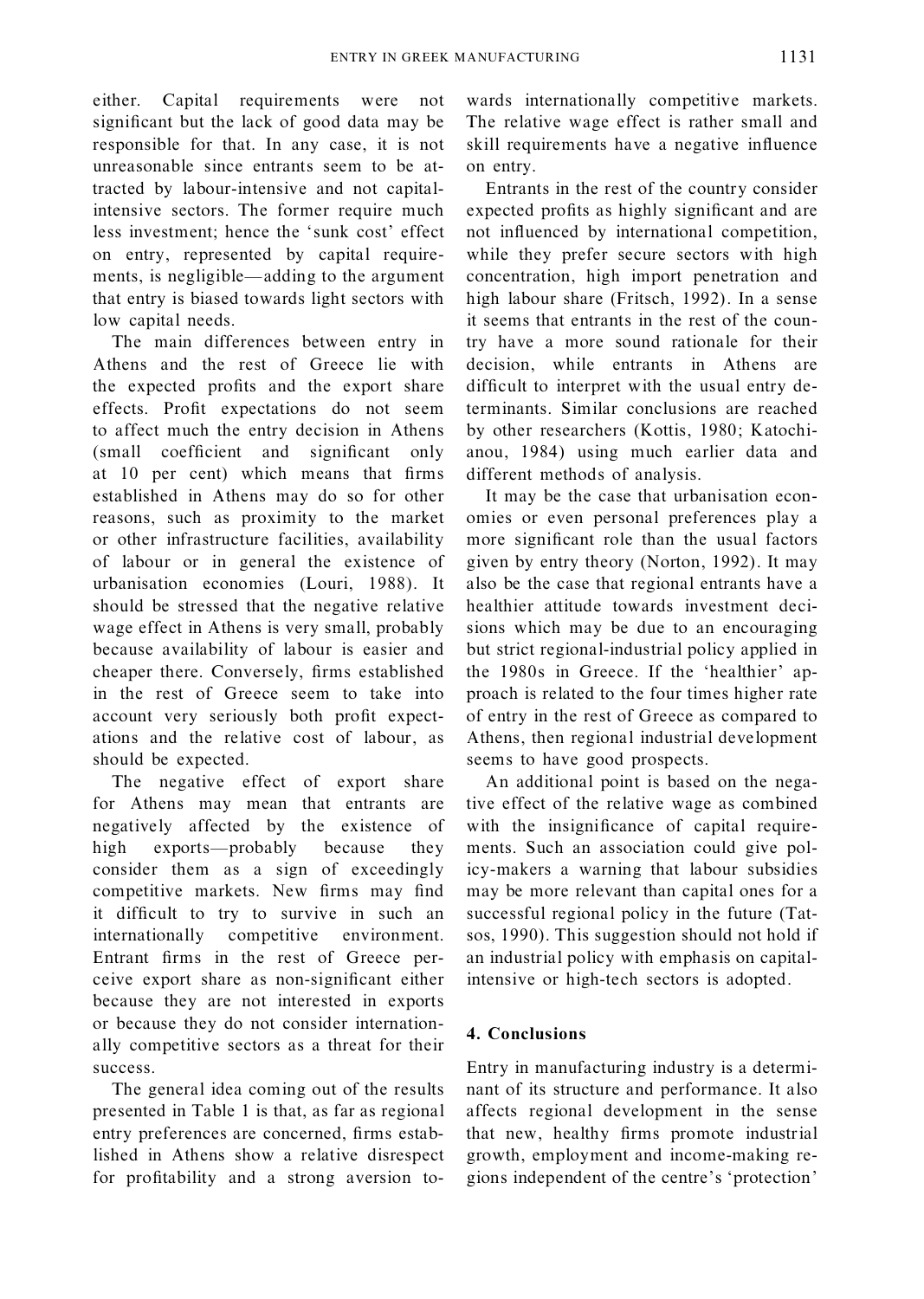and capable of sustaining a decent standard of living.

By examining the different factors which are thought to affect the entry decision, it was found that entrant firms in Athens had a more hesitant approach to factors related to profitability and increased competition. On the other hand, entrant firms in the rest of the country showed strong interest in expected profitability, preference to safe markets and indifference to threats posed by international competition. Both are negatively affected by the relative cost of labour, with the periphery showing a much stronger response. At the same time, both are not affected by capital requirements. The two results could suggest that labour subsidies instead of capital ones may be more relevant for regional development.

No prospects of changes in the Greek industrial structure are evident in either location, which is a negative sign for its evolution. Even so, it seems to be the case that entry in the periphery not only is larger but it also responds to healthier criteria showing an increasing dynamism. It remains to be seen in the near future if regional development will be enhanced by such preferences. The signs given by the present analysis are rather positive.

#### **Notes**

- 1. New firm creation will enhance regional development only if it creates links with the specific region where it locates—e.g. employs local labour force, uses local products, consumers or invests its profits in the region. Otherwise entry may be neutral or even negative , as one referee suggested, for regional develop ment and prosperity. A quick look at Greek industrial employment data shows that in the 1978–88 period industrial employment increased by 17.9 per cent in the rest of Greece, while it decreased by 12.4 per cent in Athens (NSSG). This may be a sign of positive entry effects on regiona l employment and income.
- 2. The period covered is 4 years and the information on new establishments is disaggregated in 20 2-digit sectors. Thus 80 observa tions should be available. Sector 22, tobacco , had no entries in any of the years

and it is conside red as a special case of a heavily oligopolistic market facing decreasing demand. Therefore we decided not to include it in our sample; 76 observa tions remained.

- 3. The only data on capital disaggregated at 2-digit manufacturing sector level are collected by the CGI. The source is the balance sheets of corporations where capital appears at historic, i.e. acquisition, cost. Since no information is available on the specific year of each acquisition, capital cannot be deflated and therefore it cannot be transferred into any comparable units and used in econometric estimations.
- 4. It should be noticed that when the same regression was run with aggregate data referring only to large size entries nationally, the concentration effect was negative. Apparently large firms are taking into account the possibility of collusion and predatory behaviour by incumbents, while medium-sized firms included in our sample are satisfied to belong to the fringe and follow the large price-setters' policies which may guarantee enough profits for them. The annual entry ratio of large firms is 8 per cent, while the entry ratio in our sample is 20 per cent. Unfortuna tely, the large entry data are not disaggregated regionally.
- 5. It should be stressed again that when the same regression is run with aggregate data from large-size entries, the import penetration effect is negative while the export share one is positive. One explanation may be that large firms avoid sectors that are heavily penetrated by imports and therefore probably saturated and not able to absorb their large production potentia l. For the opposite reasons, they prefer sectors with increased export potential. For the medium firms include d in our sample, import penetration means apparently that the market is safer demand-wise, while they do not try their luck in exports being afraid of or incapable of facing international competition.

### **References**

- ACS, Z. and AUDRETSCH, D. (1989) Small-firm entry in U.S. manufacturing, *Economica*, 56, pp. 255-265.
- BALDWIN, J. and GORECKI, P. (1987) Plant creation versus plant acquisition: the entry process in Canadian manufacturing, *International Journal of Industrial Organization*, 5, pp. 27-41.
- CAVES, R. and PORTER, M. (1977) From entry barriers to mobility barriers : conjectural decisions and contrive d deterren ce to new compe-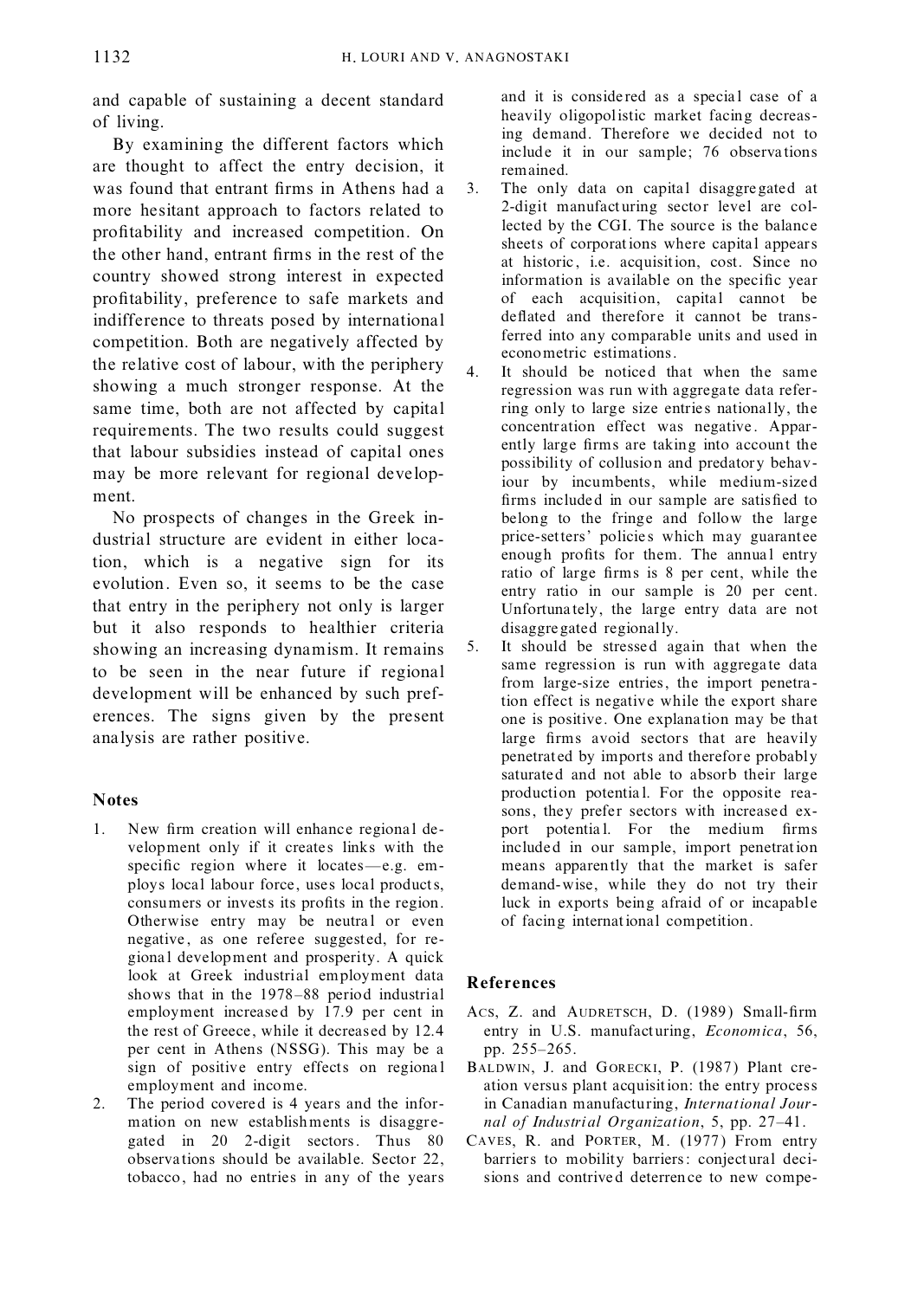tition, Quarterly Journal of Economics, 91, pp.  $241 - 261$ .

- CONFEDERATION OF GREEK INDUSTRIES (1979-90) Greek Industry in 1978-1989. Athens. (in Greek).
- DUETSCH, L. (1975) Structure, performance and the net rate of entry into manufacturing industries, Southern Economic Journal, 41, pp. 450-456.
- DUETSCH, L. (1984) Entry and the extent of multiplant operations, Journal of Industrial Economics.  $32(4)$ , pp.  $477-487$ .
- FRITSCH, M. (1992) Regional differences in new firm formation: evidence from West Germany, Regional Studies, 26, pp. 233-241.
- GEROSKI, P. (1991a) Domestic and foreign entry in the United Kingdom: 1983-1984, in: P. GEROSKI and J. SCHWALBACH (Eds) Entry and Market Contestability. Oxford: Basil Blackwell.
- GEROSKI, P. (1991b) Market Dynamics and Entry. Oxford: Basil Blackwell.
- GEROSKI, P., GILBERT, R. & JACQUEMIN, A. (1990) Barriers to Entry and Strategic Competition. London: Harwood.
- HIGHFIELD, R. and SMILEY, R. (1987) New business starts and economic activity: an empirical investigation, International Journal of Industrial Organization, 5, pp.  $51-66$ .
- HILKE, J. (1984) Excess capacity and entry: some empirical evidence, Journal of Industrial Economics, 33, pp. 233-240.
- JUDGE, G. ET AL. (1988) Introduction to the Theory and Practice of Econometrics. New York: John Wiley & Sons.
- KATOCHIANOU, D. (1984) Sectoral and Spatial Analysis of Greek Manufacturing. Athens: CEPR (KEPE). (in Greek).
- KHEMANI, R. and SHAPIRO, D. (1986) The determinants of new plant entry in Canada, *Applied* Economics, 18, pp. 1243-1257.
- KOTTIS, G. (1980) Industrial Decentralization and Regional Development. Athens: Institute of Economic and Industrial Research (IOBE). (in Greek).
- LIEBERMAN, M. (1987) Excess capacity as a barrier to entry: an empirical appraisal, Journal of Industrial Economics, 35, pp. 607-627.
- LOURI, H. (1988) Urban growth and productivity: the case of Greece, Urban Studies, 25, pp.  $433 - 438$
- MCDONALD, J. (1986) Entry and exit on the competitive fringe, Southern Economic Journal, 52, pp. 640-652.
- MAYER, W. & CHAPPEL, W. (1992) Determinants of entry and exit: an application of the compounded bivariate Poisson distribution to U.S. industries, 1972-77, Southern Economic Journal, 58, pp. 770-778.
- NATIONAL STATISTICAL SERVICE OF GREECE (1982-90) Statistical Yearbooks of Greece. Athens: NSSG.
- NATIONAL STATISTICAL SERVICE OF GREECE (1981-91) Annual Industrial Surveys. Athens: NSSG.
- NORTON, R. (1992) Agglomeration and competitiveness: from Marshall to Chinitz, Urban Studies, 29, pp. 155-170.
- ORR, D. (1974) The determinants of entry: a study of the Canadian manufacturing industries, Review of Economics and Statistics, 61, pp. 58-66.
- SARGAN, J. (1964) Wages and prices in the U.K.: A study in econometric methodology, in: P. HART, G. MILLS and J. WHITAKER (Eds) Econometric Analysis for National Economic Planning. London: Butterworth.
- SCHWALBACH, J. (1987) Entry for diversified firms into German industries, International Journal of Industrial Organization, 5, pp. 43-49.
- SCHWALBACH, J. (1991) Entry, exit, concentration and market contestability, in: P. GEROSKI and J. SCHWALBACH Entry and Market Contestability. Oxford: Basil Blackwell.
- SHAPIRO, D. & KHEMANI, R. (1987) The determinants of entry and exit reconsidered, International Journal of Industrial Organization, 5, pp.  $15 - 26$ .
- SMILEY, R. (1988) Empirical evidence on strategic entry deterrence, International Journal of Industrial Organization, 6, pp. 167-180.
- STOREY, D. & JONES, A. (1987) New firm formation-labour market approach to industrial entry, Scottish Journal of Political Economy, 34, pp. 37-51.
- TATSOS, N. (1990) Theory and policy of tax incentives, TOPOS 1/90, pp. 21-46. (in Greek).